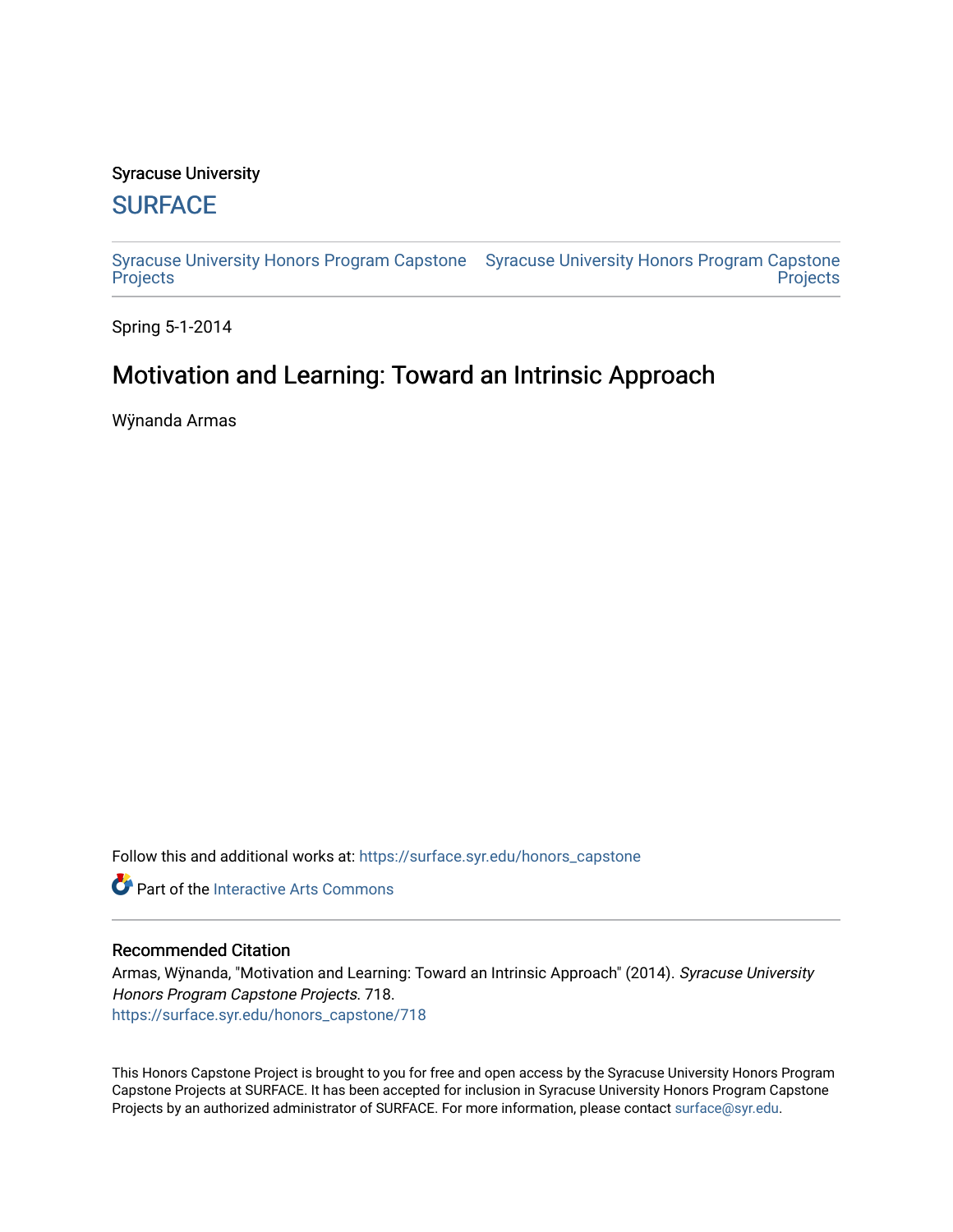# **Motivation and Learning: Toward an Intrinsic Approach**

A Capstone Project Submitted in Partial Fulfillment of the Requirements of the Renée Crown University Honors Program at Syracuse University

> Wÿnanda Armas Candidate for B.I.D. Degree and Renée Crown University Honors May 2014

 Honors Capstone Project in Industrial and Interaction Design

Capstone Project Advisor:

 Associate Professor Denise Heckman

Capstone Project Reader:

 Assistant Professor Jonathan Mills

Honors Director:

Stephen Kuusisto, Director

Date: May 6, 2014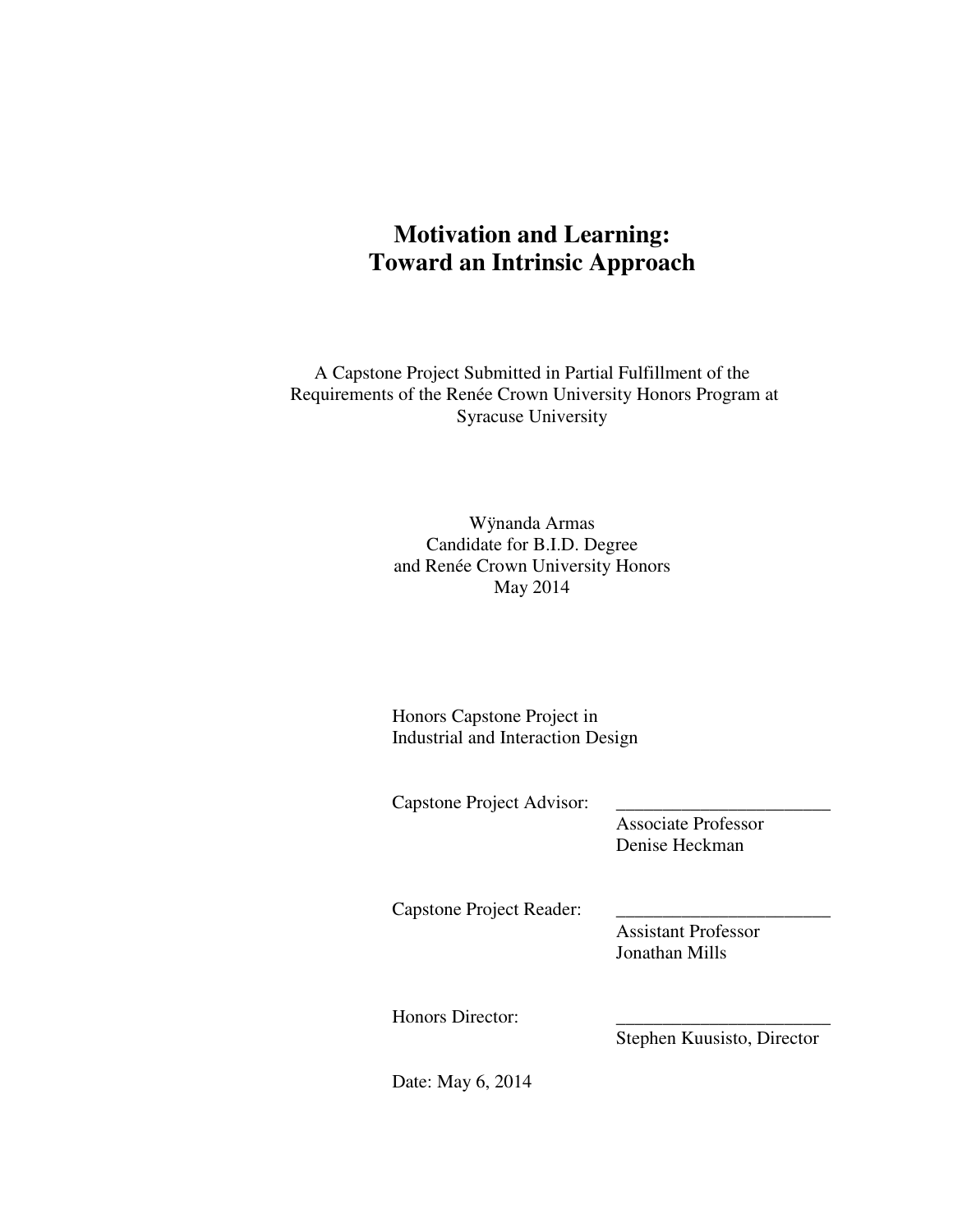#### **Abstract**

Having always been fascinated by students' attitudes towards learning, for my Honors Capstone and for my Industrial and Interaction Design Thesis, I took the opportunity to research motivation in education. Everyone is born intrinsically motivated but this can be conditioned out of us by extrinsic motivation. Despite the known benefits of intrinsic motivation and perils of extras at motivation, extrinsic motivation is continually used, devaluing intrinsic motivation in all kinds of settings, including our schools. While intrinsic motivation cannot be taught, it can be fostered by removing the obstacles that prevent someone from motivating him or herself.

Reading is the catalyst of all learning and is also the time in school when intrinsic motivation begins to be lost because this is when children begin to fear failure. Schools all over the country are beginning to implement the common core standards, which includes the expectation that to complete kindergarten, child must be able to write a story of at least three cohesive sentences. This forces a large learning curve in kindergarten and a lot of pressure on these young children to perform. Within the current school system, how can we create an experience that minimizes frustration and encourages kindergartners to face challenges with writing within the classroom?

I designed a 2 in 1 puzzle game set for kindergartners called Puzzler Penguins that allows children to physically play with the alphabet to create words, the Letter Game, and helps children build grammatically correct sentences easily, the Sentence Game. The Letter Game allows children to physically manipulate and play with the alphabet, which reinforces phonics visually and kinesthetically. Every puzzle piece visually shows the sound(s) the letter or consonant digraph pictured makes, encouraging him or her to sound words out; in kindergarten, phonetic spelling is a success. Letters with multiple sounds are double-sided: the short and long vowel sounds and the hard and soft sounds of G. The second puzzle game is the Sentence Game, which helps children create grammatically correct sentences using visual and physical cues. This game engages multiple intelligences building the confidence of children with many different learning styles. The game features dry erase puzzle pieces that allow the student to be creative artistically and with writing. This allows the child to start without the possibility of a wrong answer, eliminating the fear of failure and paralyzing "I don't know where to start." Removing a child's need to make a decision about what verb to use and adding an element on chance, not only makes the game fun but it also eliminates the fear of making the wrong decision and makes the task of building a sentence not so scary.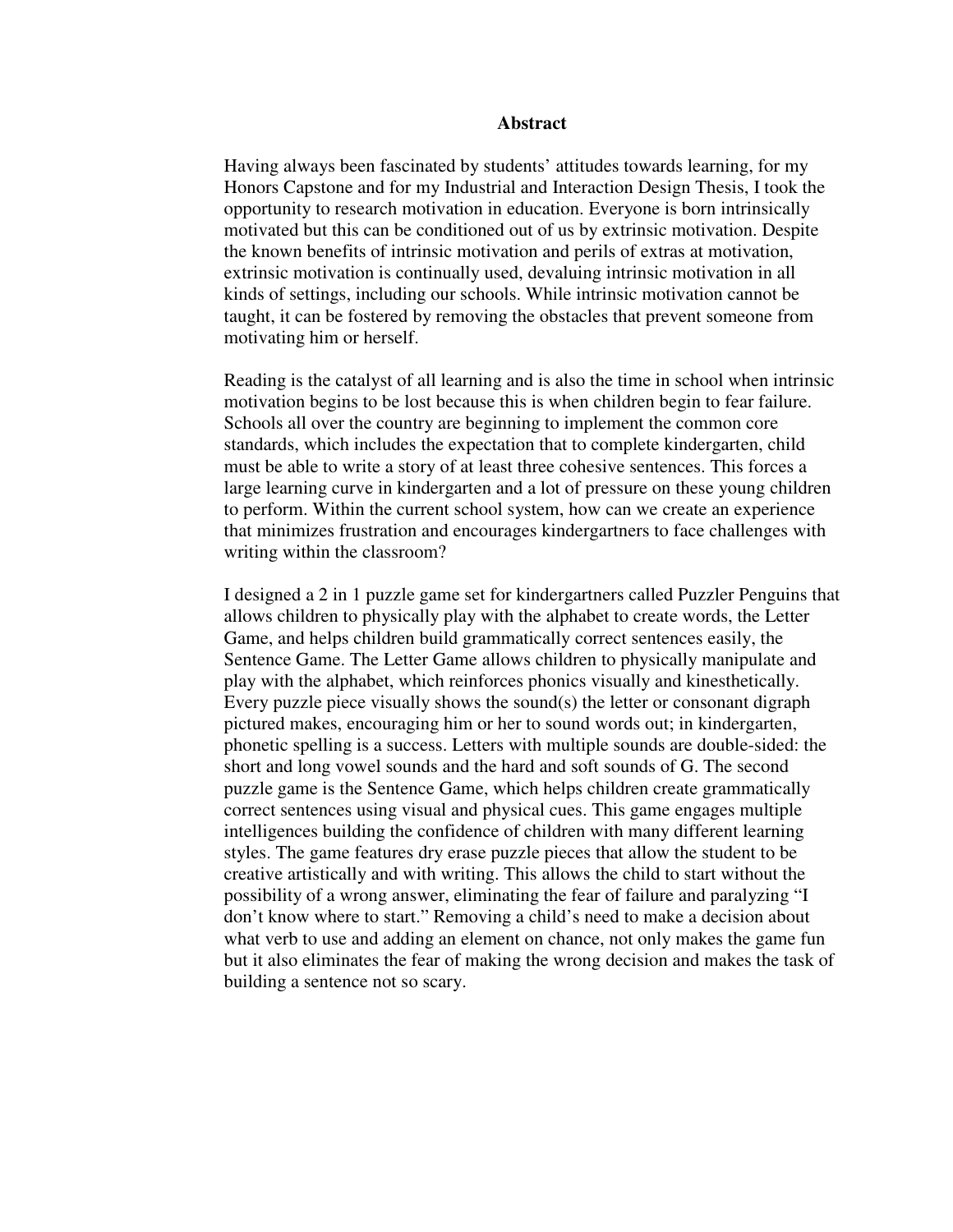© (Wynanda Armas May 6, 2014)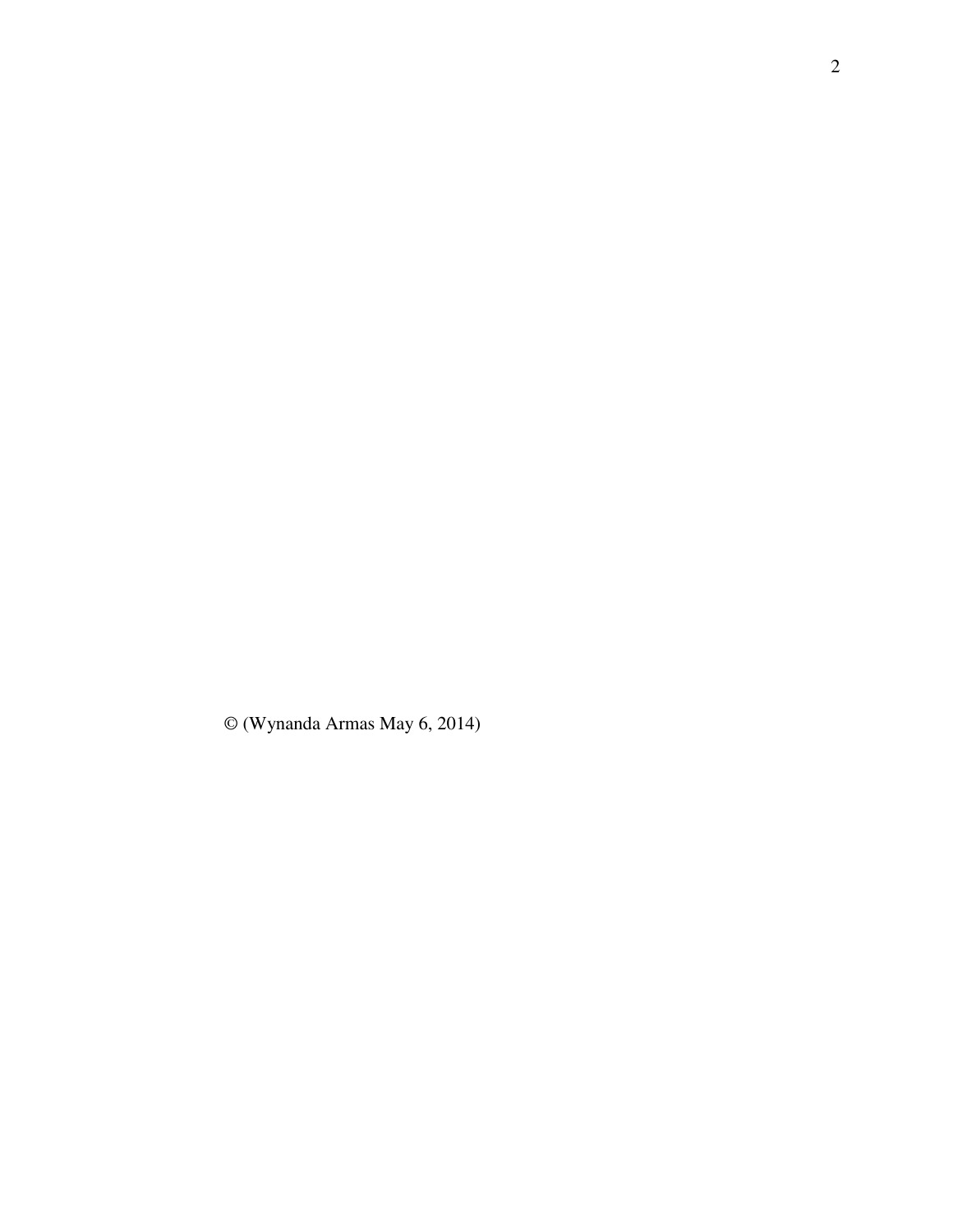### **Table of Contents**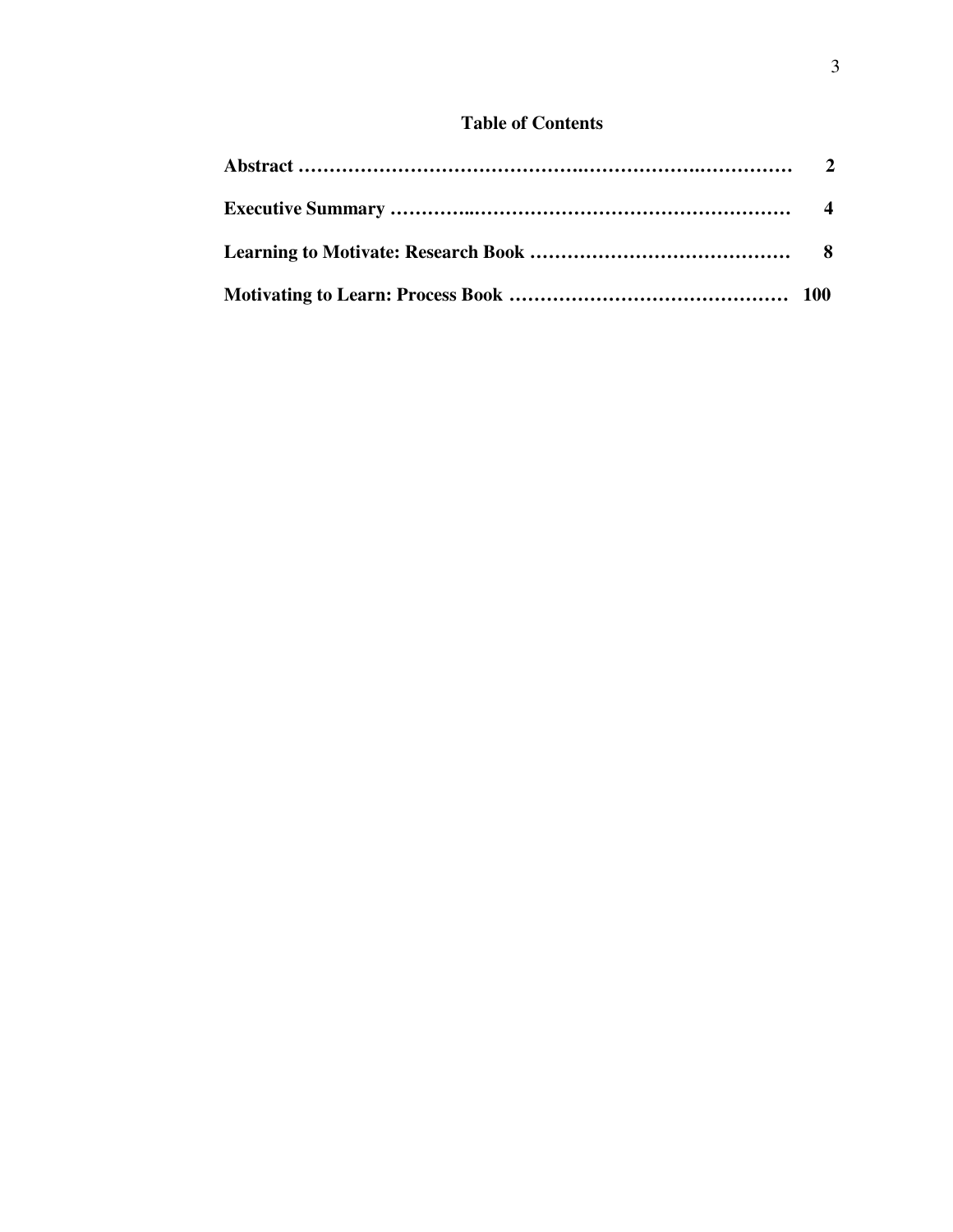#### **Executive Summary**

 Having always been fascinated by students' attitudes towards learning, for my Honors Capstone and for my Industrial and Interaction Design Thesis, I took the opportunity to learn more and research motivation in education. There are two types of motivation: intrinsic motivation propelled by internal desires, which is extremely powerful especially in the long term and extrinsic motivation fuelled by external rewards, which is effective and powerful in the short term. Everyone is born intrinsically motivated but this can be conditioned out of us by extrinsic motivation. I found that there are incredible benefits of intrinsic motivation: creativity, mental health, and success. Despite the known benefits of intrinsic motivation and perils of extras at motivation, extrinsic motivation is continually used, devaluing intrinsic motivation in all kinds of settings, including our schools. With so much pressure on standards, structure, scores and tests schools alienate every student who does not quite measure up and rob the joy and fun from learning. As a result, our children are less engaged in the classroom and end up hating school.

 This led me to the questions: what is already being done about this? And what age doesn't transit motivation start to be conditioned out of students? Through interviewing elementary school teachers, I learned that, learning to read is considered to be the catalyst of all learning. They all also mentioned the implementation of the core common and the common core standards. With the common core, children are now required to meet specific learning expectations every year. For example, to complete kindergarten, child must be able to write a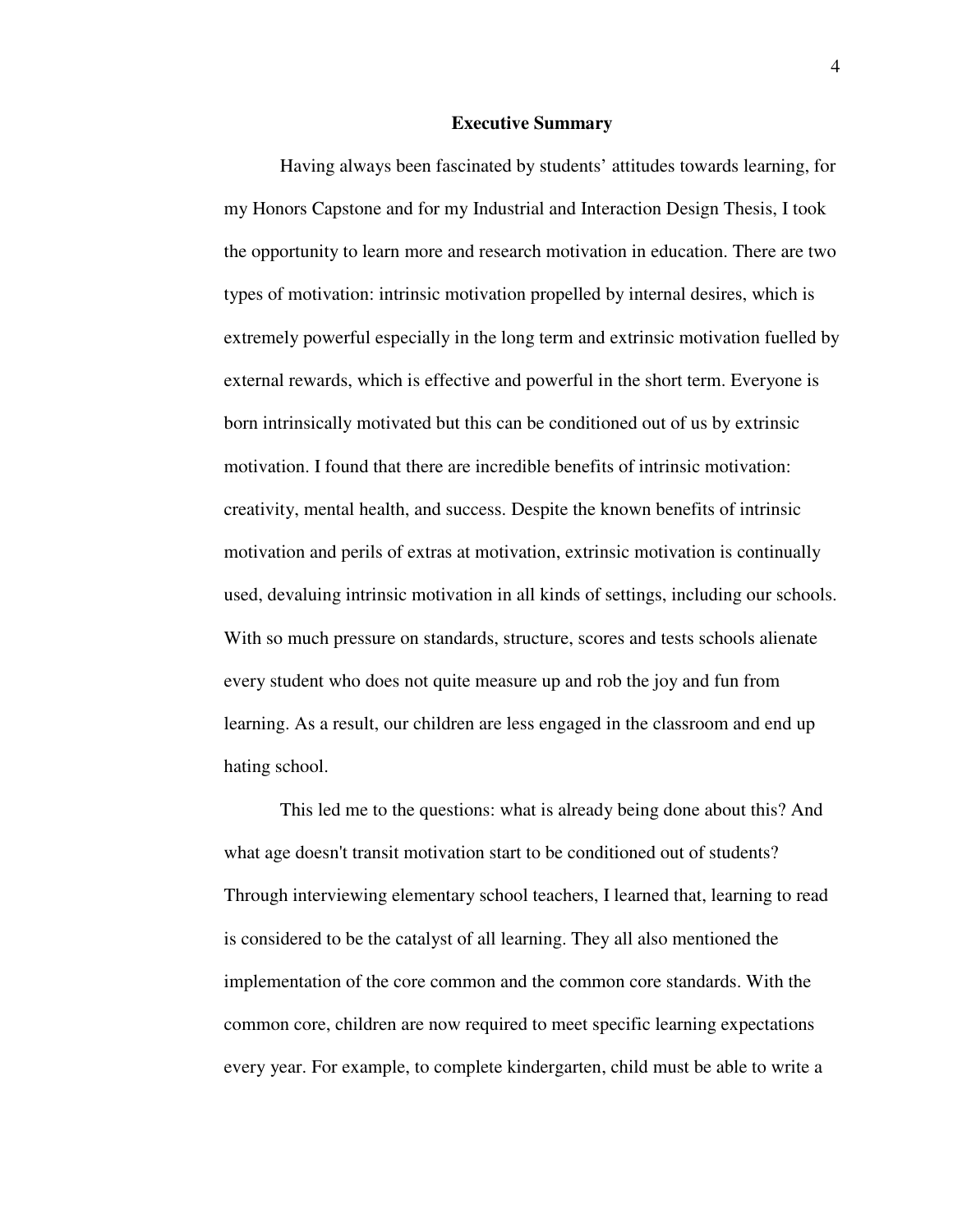story of at least three cohesive sentences. This forces a large learning curve in kindergarten and a lot of pressure on these young children to perform. As a result, this is when children begin to fear failure and thus lose intrinsic motivation and extrinsic motivation takes its place at a very young age.

 My research brought me to my design opportunity and design challenge: Within the current school system, how can we create an experience that minimizes frustration and encourages kindergartners to face challenges with writing within the classroom?

 I designed a fun and easy 2 in 1 puzzle game set called Puzzler Penguins that helps kindergartners create words and build sentences, independently or in groups. The first puzzle game inside is the Letter Game allows children to physically manipulate and play with the alphabet, which reinforces phonics visually and kinesthetically. Every puzzle piece visually shows the sound(s) the letter or consonant digraph pictured makes. Letters with multiple sounds are double-sided: the short and long vowel sounds and the hard and soft sounds of G. In kindergarten, phonetic spelling is a success, so being able to see the sounds and manipulate the letters into any order, encourages children to sound words out.

 The second puzzle game is the Sentence Game, which helps children create grammatically correct sentences using visual and physical cues. This game engages multiple intelligences building the confidence of children with many different learning styles. The game features dry erase puzzle pieces that allow the student to be creative artistically and with writing. To build a sentence, the child first takes the "I" puzzle piece and illustrate a picture of him or her self.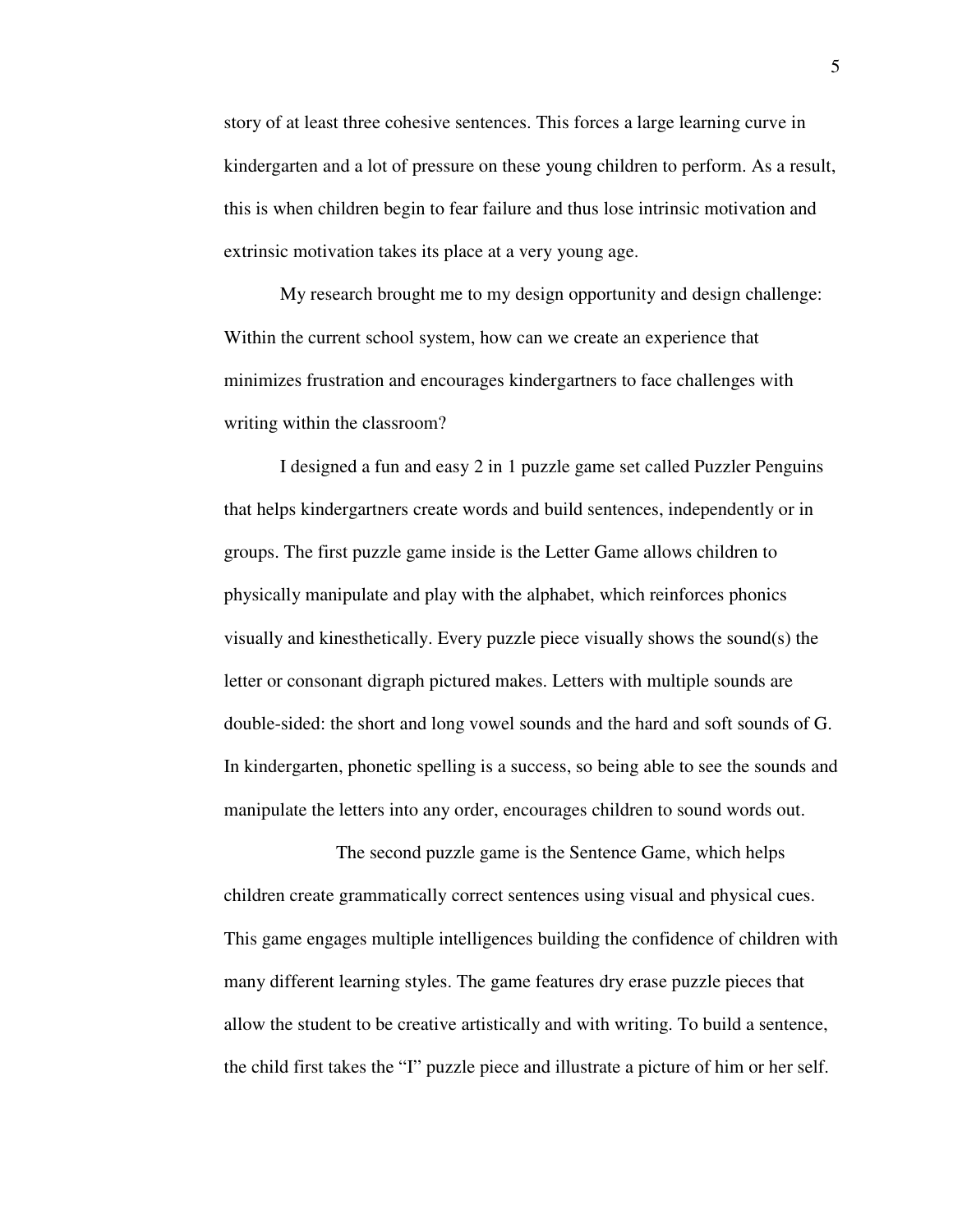This allows the child to start without the possibility of a wrong answer,

eliminating the fear of failure and paralyzing "I don't know where to start." Next, the child grabs a verb from the puzzler pouch and connects it to the "I" piece. The elimination of needing to make a decision about what verb to use and simply pulling one out of a bag adds an element of chance or even luck to the game, which appeals to kids because it is fun but it also relieves some pressure of making the wrong decision. The color of the verb will match the connection color of all the other pieces in the box that will physically and grammatically work with the verb piece. There are several pieces that fit toa any given verb so it is but to the child to decide what they want the sentence to say. All the nouns are illustrated to help the child, even if they do not immediately recognize the word or are having difficulty reading it. Many nouns have an arrow at the top right corner of the piece, which indicates that that piece is reversible, to show a different article (i.e. "a dog" vs. "my dog"). The Puzzler Penguin set builds children's confidence to help them to face challenges, minimizing frustration with writing in the classroom.

 The entire product was designed with a teacher's budget in mind. All parts are easily replicable. Puzzle piece and packaging leave minimal waste material behind getting cut to size making efficient use of the material. The puzzle pieces are made out of 1 ply chipboard, the most common material and inexpensive material used for puzzles. The graphics are printed and attached to the chipboard with adhesive. The packaging is made out of E flute cardboard, which is known for being very thin, and light weight but strong. This also means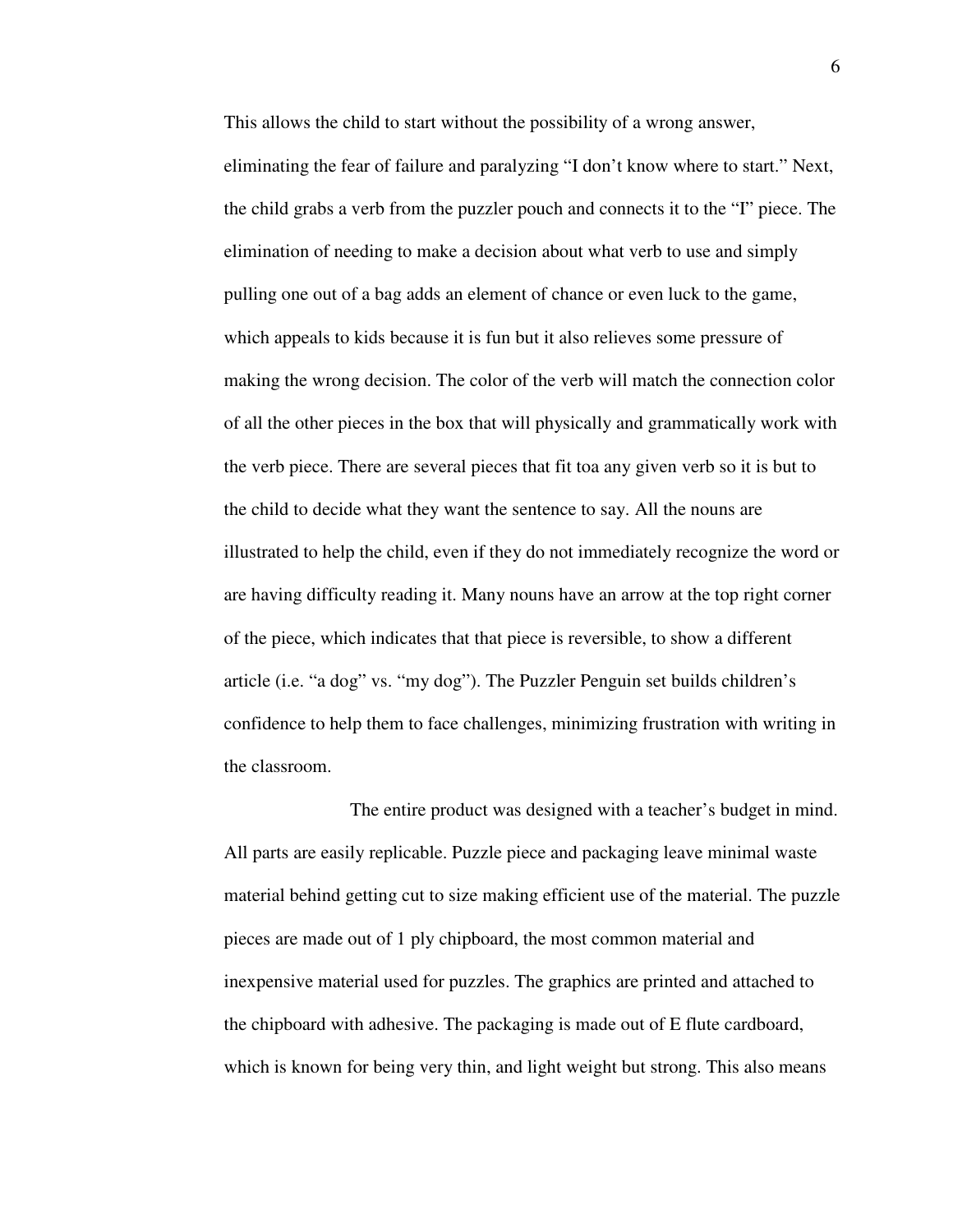that it has a significantly smaller environmental impact than regular cardboard and is less expensive to ship. Having considered the manufacturing process, shipping process, all the materials and the use of the materials, should allow the product to be inexpensive for the consumer, the teacher, especially when manufactured bulk. Competitive products for the same market range in price from \$175 to \$30; I would hope that this product would be priced on the market around \$40 as a rough estimate.

 The packaging appeals to both children and teacher: communicating material and benefits of the product to the teacher while the visual language still fits that of a classroom and the fun bright colors and playful penguins attract and resonate with children.